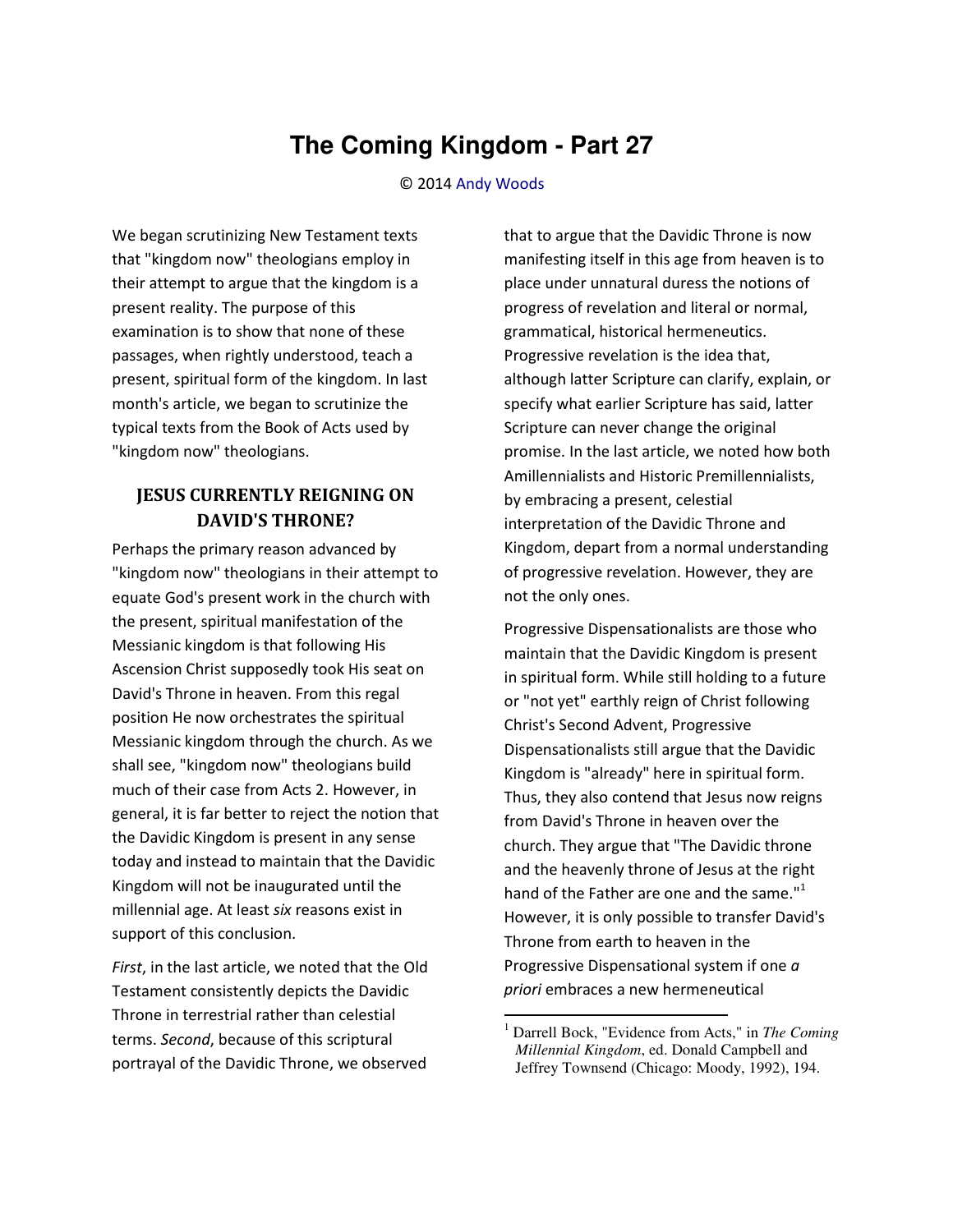methodology known as "complementary hermeneutics." This novel interpretive approach allows mere "crucial linking allusions," or "pictorial descriptions" of Jesus as the heir to David's Throne to expand the original terrestrial promise of the Davidic Throne so that it now encompasses a current spiritual form of the Davidic Kingdom with Jesus presently ruling from a celestial Davidic Throne.<sup>2</sup> Here is how Progressive Dispensationalists define "complementary hermeneutics": "the New Testament does introduce change and advance; it does not merely repeat Old Testament revelation. In making complementary additions, however, it does not jettison Old Testament promises. The enhancement is not at the expense of the original promise."<sup>3</sup>

Lightner explains why complementary hermeneutics is not the same thing as progressive revelation. "'Complementary hermeneutics' must not be confused with the historic orthodox doctrine of progressive revelation. The latter truth means that God revealed His truth gradually, sometimes over a long period of time. What was revealed later never changed the original revelation, however. The meaning and the recipients of the original promise always remain the

same."<sup>4</sup> In other words, because Progressive Dispensationalists believe that the New Testament actually thrusts new meaning into an Old Testament passage rather than simply amplify or clarify what was originally there, complementary hermeneutics cannot be properly categorized as progressive revelation. Only by buying into the presupposition of "complementary hermeneutics" (that the New Testament based on mere allusions to Jesus as the Davidic heir in His present session adds meaning to or changes the original promise). and in the process rejecting a proper view of progressive revelation, is such a "Davidic kingdom now" theology even remotely possible.

Furthermore, one wonders what havoc could be wreaked upon other biblical doctrines if complementary hermeneutics were consistently applied. Ryrie asks whether the hermeneutic of Progressive Dispensationalism when consistently applied, might be one day be used to argue for post-tribulationalism. After all, if the Davidic allusions of Acts 2 can be used to extend the Davidic Covenant into the Church Age, then why cannot the temple allusion of Revelation 11 be similarly used to extend the church, which the New Testament consistently portrays as a temple, into the Tribulation period?<sup>5</sup>

The authenticity of New Testament interpretations must be judged by their harmony and congruence with prior revelation. Determining what is true by its conformity to prior revelation is a principle

 $2$  Darrell Bock, "The Reign of the Lord Christ," in Dispensationalism, Israel, and the Church, ed. Craig Blaising and Darrell Bock (Grand Rapids: Zondervan, 1992), 49, 51.

<sup>&</sup>lt;sup>3</sup> Craig Blaising and Darrell Bock, "Dispensationalism, Israel and the Church: Assessment and Dialogue," in Dispensationalism, Israel and the Church, ed. Craig Blaising and Darrell Bock (Grand Rapids: Zondervan, 1992), 392-93.

<sup>&</sup>lt;sup>4</sup> Robert Lightner, *Last Days Handbook* (Nashville: Thomas Nelson, 1997), 210.

 $<sup>5</sup>$  Charles Ryrie, *Dispensationalism* (Chicago:</sup> Moody, 1995), 175.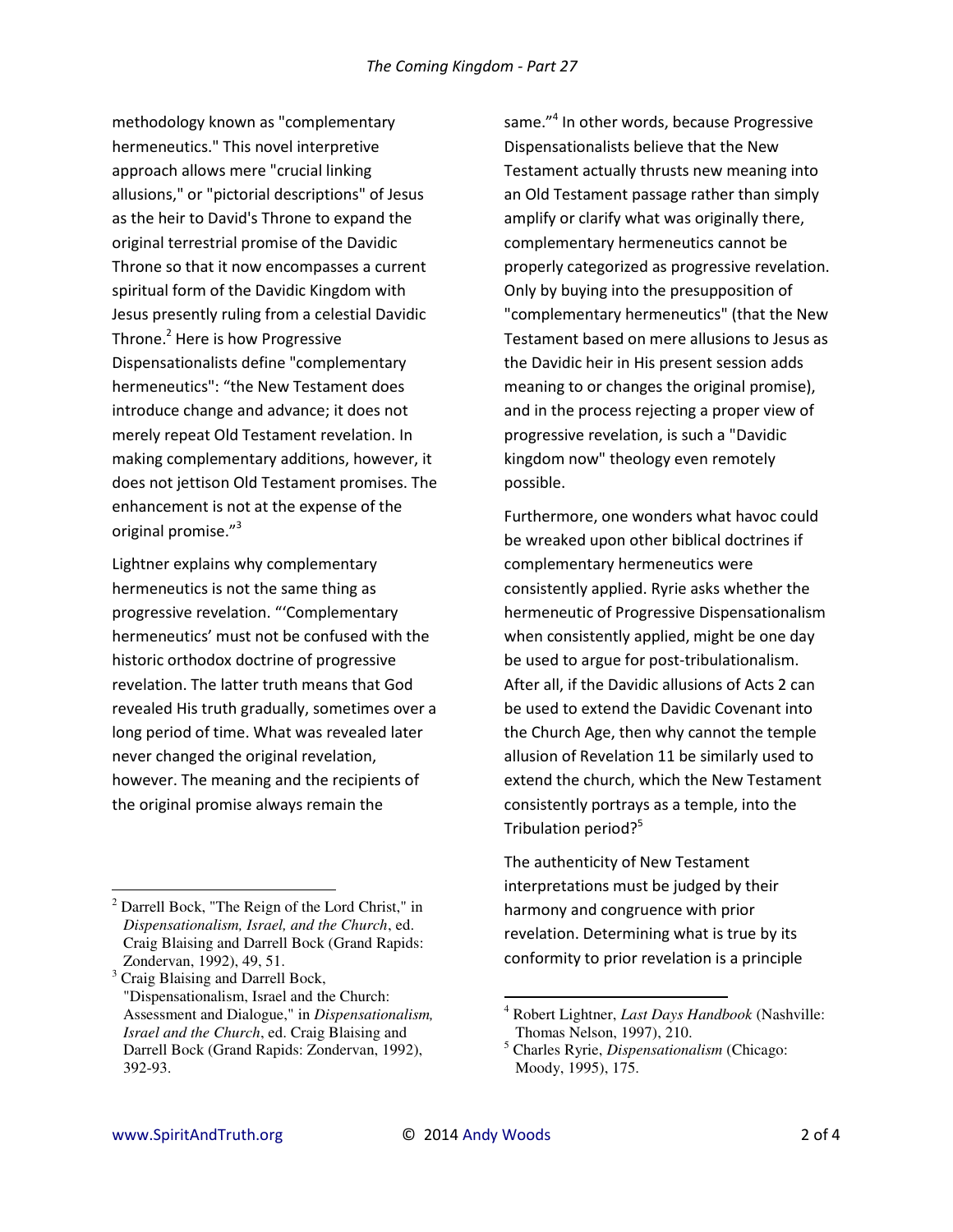that is taught throughout Scripture (Deut. 13:1-5; Acts 17:11; Gal. 1:6-9; 1 Thess. 5:21; 1 Cor. 14:29; 1 John 4:1; Rev. 2:2). Because standard Progressive Dispensational interpretive methodology changes the original promise by placing Jesus on David's Throne in heaven in the present, based upon mere allusions to Him as Davidic heir despite the terrestrial nature of the original promise, the Progressive Dispensational system and theology are suspect. Hence, only through a departure from progressive revelation can any theological system involving a present celestial reign of Christ from David's Throne be sustained.

*Third*, no New Testament verse or passage clearly puts Christ on David's Throne in the present age. There is no single, irrefutable New Testament passage substantiating the doctrine that Jesus is currently reigning on David's Throne. The New Testament merely depicts Christ's present position as a return to the preincarnate glory that He experienced with the Father from eternity past (John 13:3; 17:5; Acts 3:13). The fact that Christ is presently experiencing this glory as the ultimate heir to David's Throne does not necessarily mean that His Davidic Kingdom has been inaugurated.

An interesting parallel is found in the career of David. An interim period transpired between David's anointing as king (1 Sam. 16) and his actual enthronement (2 Sam. 2; 5). During this interim period Saul was still reigning as king. People were forced to chose to either walk by sight and follow Saul or walk by faith and follow David. They did the latter by trusting God's promise that the anointed David would one day reign after Saul had been deposed. A

similar interim period exists between Christ's anointing as the Davidic heir and His enjoyment of glory at the right hand of the Father (Acts 2:33-35) and when He will actually rule on the Throne of David during the Millennium (Matt. 25:31; Rev. 20:1-10).<sup>6</sup> During this present interim period a Saul-like entity, Satan, is reigning as king (Luke 4:5-8; John 12:31; 2 Cor. 4:4; Eph. 2:2; 1 John 5:19). Thus, people today are being similarly forced to choose to either walk by sight and follow Satan or walk by faith and follow a David-like individual, Christ. They do the latter by trusting God's promise that the anointed Christ would one day reign after Satan has been deposed.

Moreover, rather than describing Christ's present position as reigning on David's Throne, the New Testament simply describes Christ's present position as being at the right hand of the Father (Acts 7:55-56; Rom. 8:34; Col. 3:1; Heb. 1:3; 8:1; 10:12; 12:2; 1 Pet. 3:22). Other passages indicate that Christ was caught up to God's throne following His ascension (Rev. 12:5) but the New Testament never calls God's celestial throne David's Throne. In fact, 60 years after His Ascension Christ, in Revelation 3:21, drew a sharp distinction between His present position on His Father's celestial throne and His future, terrestrial Davidic Throne. In Revelation 3:21, Jesus says, "He who overcomes, I will grant to him to sit down with me on My throne, as I also overcame and sat down with my Father on His throne." Regarding this verse, Couch makes the following observation: "Christ is here saying that, those who are spiritually victorious, will

 $\overline{\phantom{0}}$ 

<sup>6</sup> Alva J. McClain, *The Greatness of the Kingdom*  (Grand Rapids: Zondervan, 1959), 440.